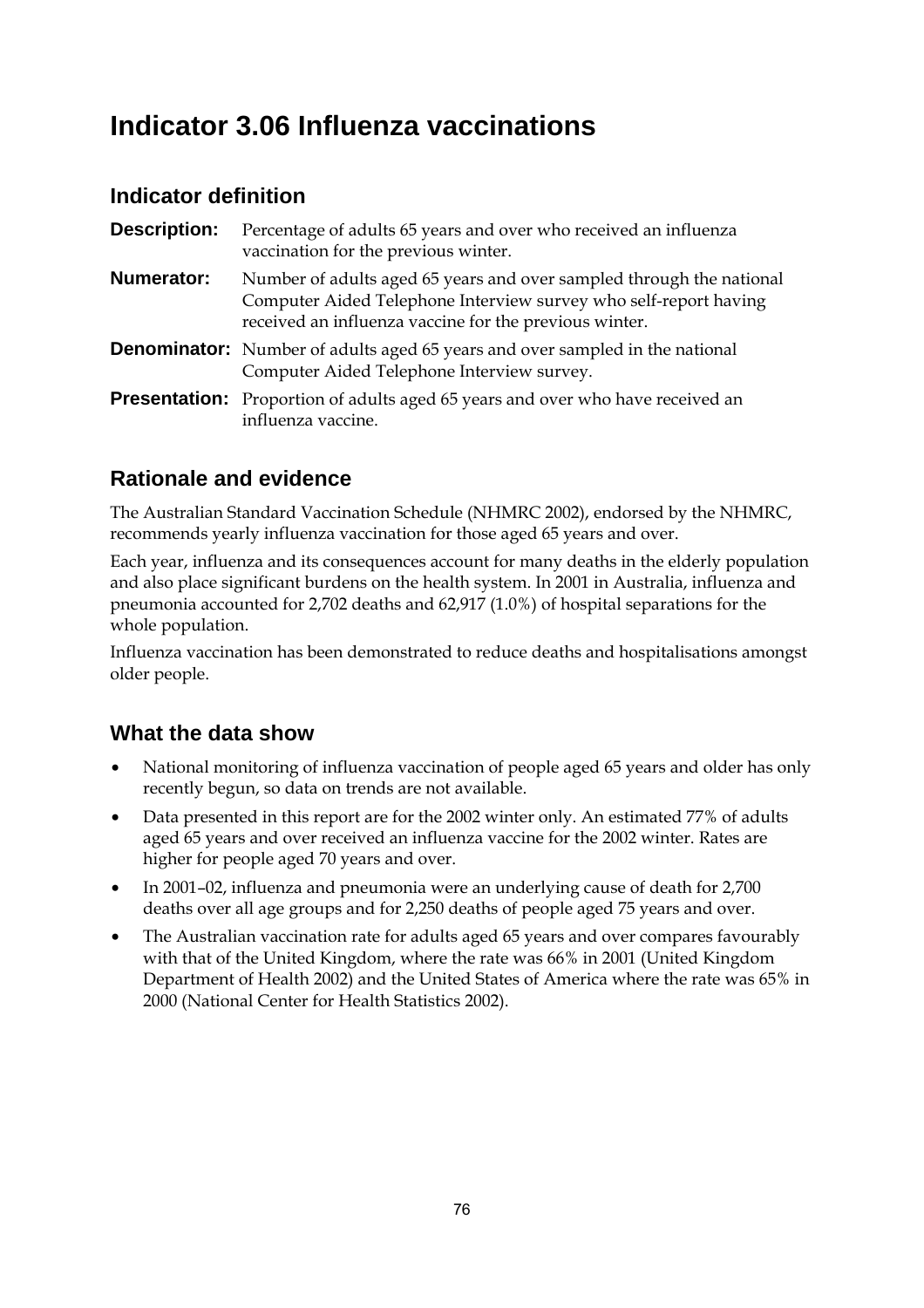

 3.07 Potentially preventable hospitalisations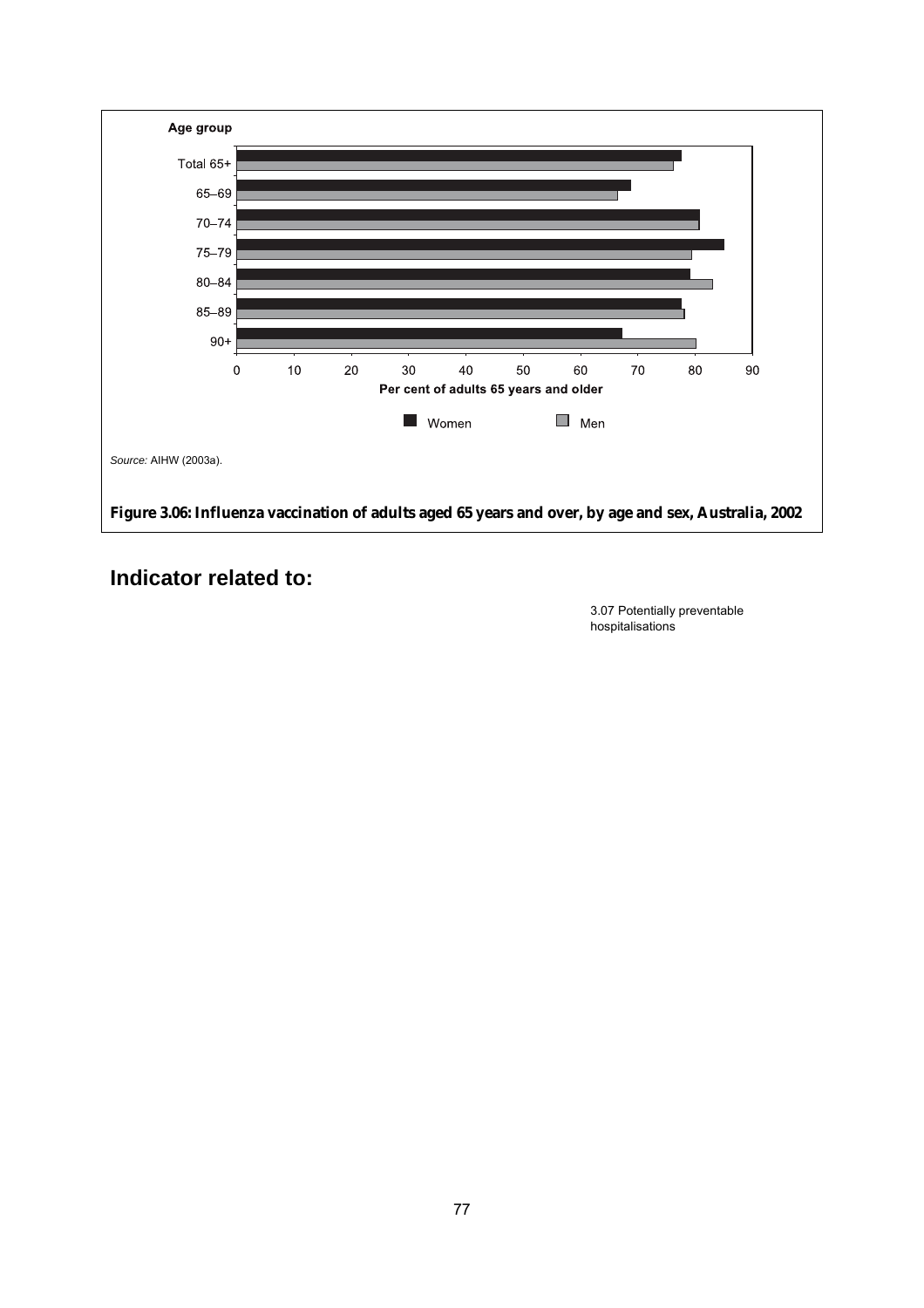# **Indicator 3.07 Potentially preventable hospitalisations**

#### **Indicator definition**

**Description:** Admissions to hospital that could have potentially been prevented through the provision of appropriate non-hospital health services. **Numerator:** Potentially preventable hospital separations (see Appendix 3 for ICD-10-AM codes). **Vaccine-preventable conditions** include influenza, bacterial pneumonia, tetanus, measles, mumps, rubella, pertussis and polio. **Potentially preventable acute conditions** include dehydration/gastroenteritis; kidney infection; perforated ulcer; cellulitis; pelvic inflammatory disease; ear, nose and throat infections and dental conditions. **Potentially preventable chronic conditions** include diabetes, asthma, angina, hypertension, congestive heart failure and chronic obstructive pulmonary disease. **Denominator:** Total population.

**Presentation:** Age-standardised rate per 1,000 population, standardised to the June 2001 Australian population by geographical remoteness regions.

## **Rationale and evidence**

Potentially preventable hospitalisation (PPH) rates measure the effectiveness, timeliness and adequacy of non-hospital care, including population health, primary care and outpatient services, in preventing hospitalisations for particular conditions. The definitions adopted in this report are based on the *Victorian Ambulatory Care Sensitive Conditions Study* (Victorian Government Department of Human Services 2002). This study built on a large number of previous studies into ambulatory care sensitive conditions (for example: Billings et al. 1993; Bindman et al. 1995; Weissman et al. 1992), which were recently the subject of systematic review and empirical analysis (UCSF-Stanford University Evidence-based Practice Center 2001).

These studies show that the availability of non-hospital care explains a significant proportion of the variation between geographic areas in hospitalisation rates for the specified conditions. Other explanations for this variation include variations in the underlying prevalence of the conditions, in clinical coding standards, and in the likelihood that patients will be treated on an outpatient rather than admitted patient basis. Potentially preventable hospitalisations will never be entirely eliminated, but the variation between geographic areas demonstrates considerable potential for strengthening the impact of non-hospital care.

## **What the data show**

• There were 600,759 hospital separations in 2001–02 that were identified as potentially preventable. These included 16,545 separations for vaccine-preventable conditions (predominantly influenza and pneumonia) and 247,732 separations for acute conditions (with the largest numbers for dental, dehydration and gastroenteritis conditions). Chronic conditions accounted for 343,649 separations, with diabetes complications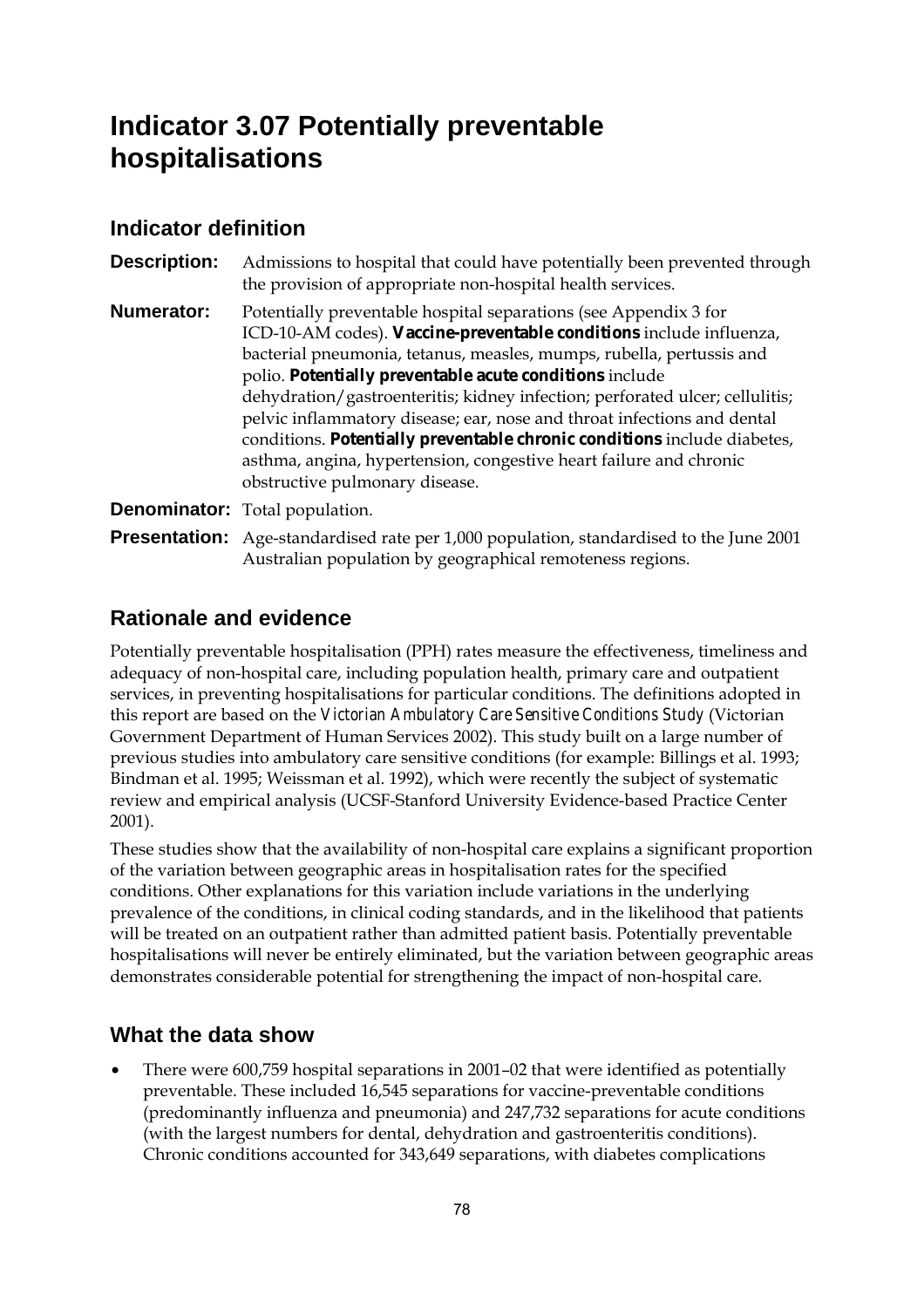(142,992) and chronic obstructive pulmonary disease (54,856) the conditions with the largest numbers of separations.

- Hospitalisation rates for PPHs were highest in very remote regions, with rates more that 2.42 times the national average. Rates in other regional and remote areas were also much higher than rates in major cities. These patterns are consistent with the lower per person provision of general practice care, other primary care and specialist services in rural and remote Australia.
- Rates also varied between categories of socioeconomic status. Rates in the most disadvantaged regions were 50% higher than those of the most advantaged regions.
- Comparing States and Territories, rates for PPHs were lowest in the Australian Capital Territory and New South Wales (30% and 9%, respectively, below the national average) and highest in the Northern Territory (40% higher than the national average). Rates for other States were between 4% and 8% higher than the national average.



Figure 3.07: Separation rates<sup>1</sup> for potentially preventable hospitalisations by broad categories<sup>2</sup>, by **Remoteness Area of usual residence, Australia(3), 2001–02** 

#### **Indicator related to:**

3.05 Childhood immunisation

3.06 Influenza vaccination

3.11 Management of diabetes

3.18 Availability of GP services

3.22 Enhanced Primary Care services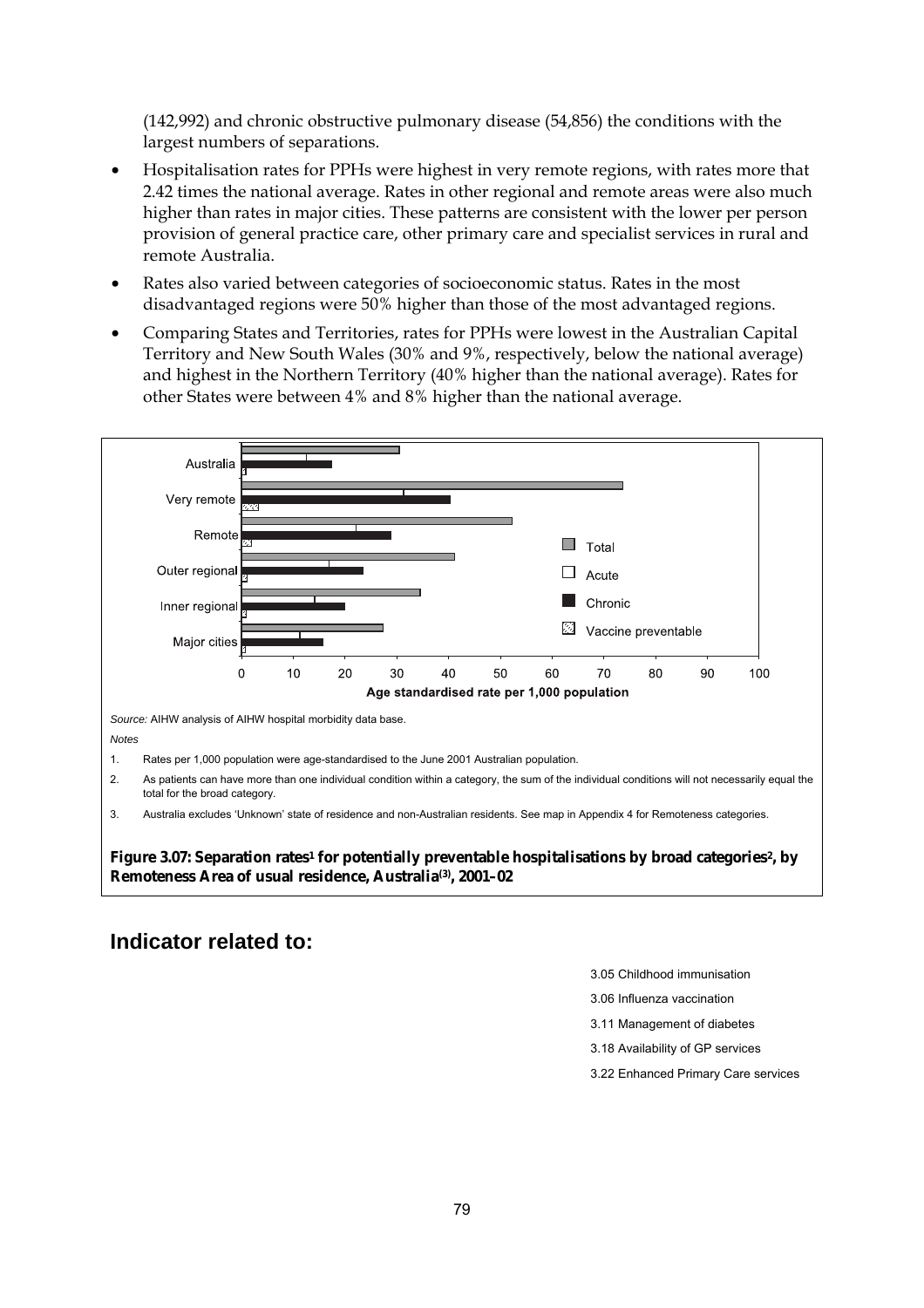# **Indicator 3.08 Survival following acute coronary heart disease event**

#### **Indicator definition**

|                   | <b>Description:</b> Deaths occurring after acute CHD events ('heart attacks').                                                                                          |
|-------------------|-------------------------------------------------------------------------------------------------------------------------------------------------------------------------|
| <b>Numerator:</b> | Deaths of people aged 40–90 years, due to CHD.                                                                                                                          |
|                   | <b>Denominator:</b> All incident cases of acute CHD events (including both the number of non-<br>fatal hospital separations due to acute CHD and the number of deaths). |
|                   | <b>Presentation:</b> Age-standardised proportion, standardised to the June 2001 Australian<br>population.                                                               |

## **Rationale and evidence**

Survival following an acute CHD event provides an indication of the effectiveness of health systems in getting patients to hospital quickly and initiating treatment, such as thrombolytic therapy or primary angioplasty, as early as possible. It also indicates how effective interventions (such as coronary bypass grafts and treatments of risk factors such as hypertension and hypercholesterolemia) are in preventing severe heart attacks which kill people before they can reach hospital.

- In 1993–94, 35% of males and 36% of females suffering heart attacks died. This reduced to 30% of males and females in 2000–01. For men this represented a decline of 15% in the proportion suffering heart attacks who died, and for females it was a decline of 16%.
- In survival terms, the proportion surviving a heart attack increased from 65% to 70%.
- Heart attacks here refer to those heart attacks serious enough to require hospital admission. If more people with mild heart attacks are being admitted to hospital, this data will overestimate the improvement in survival.
- This data is not a measure of the survival of individuals following heart attacks, but is a population-wide measure which estimates survival following heart attack whether that is a first, second or subsequent heart attack for the individual.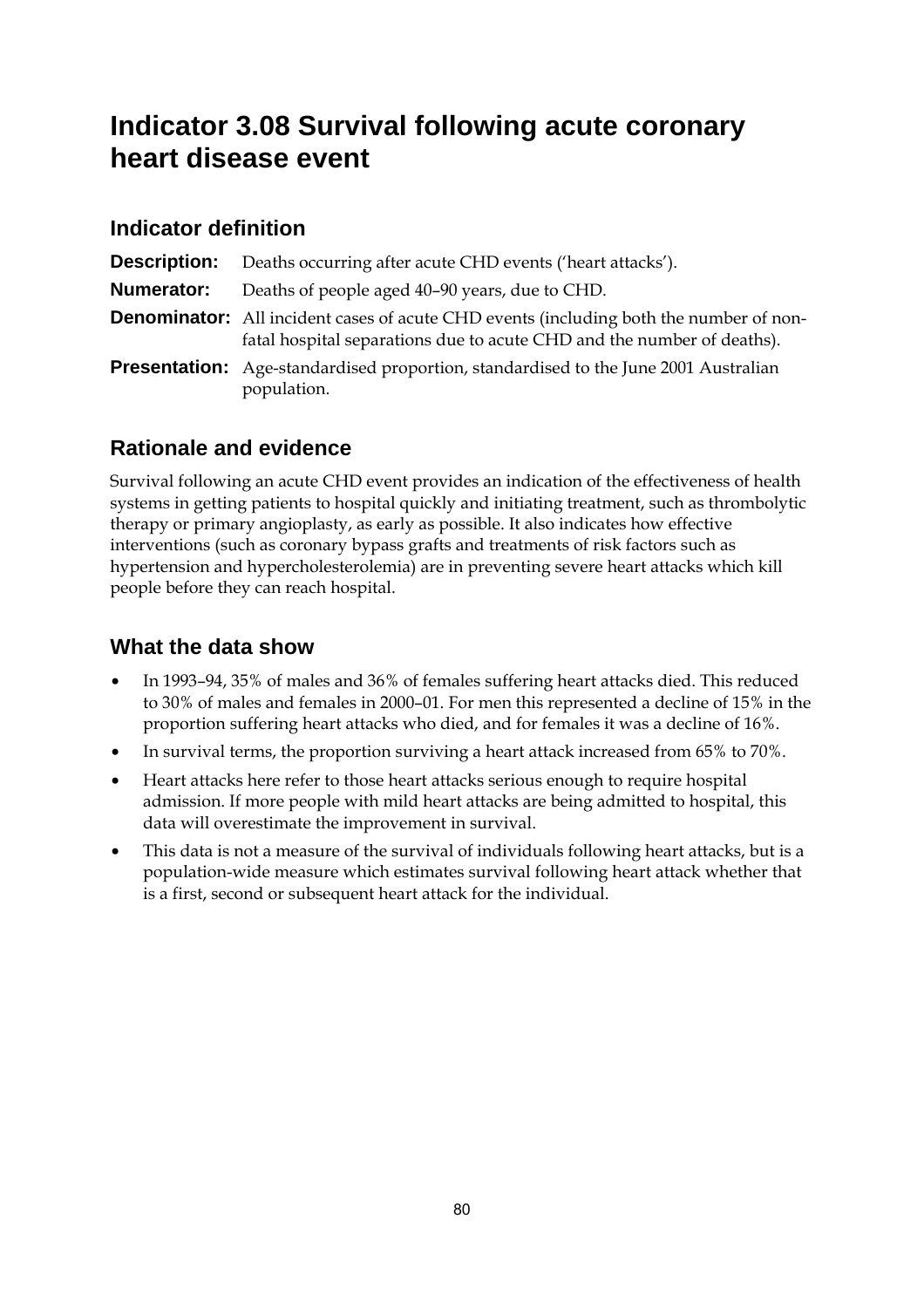

1.01 Incidence of heart attacks 3.19 Access to elective surgery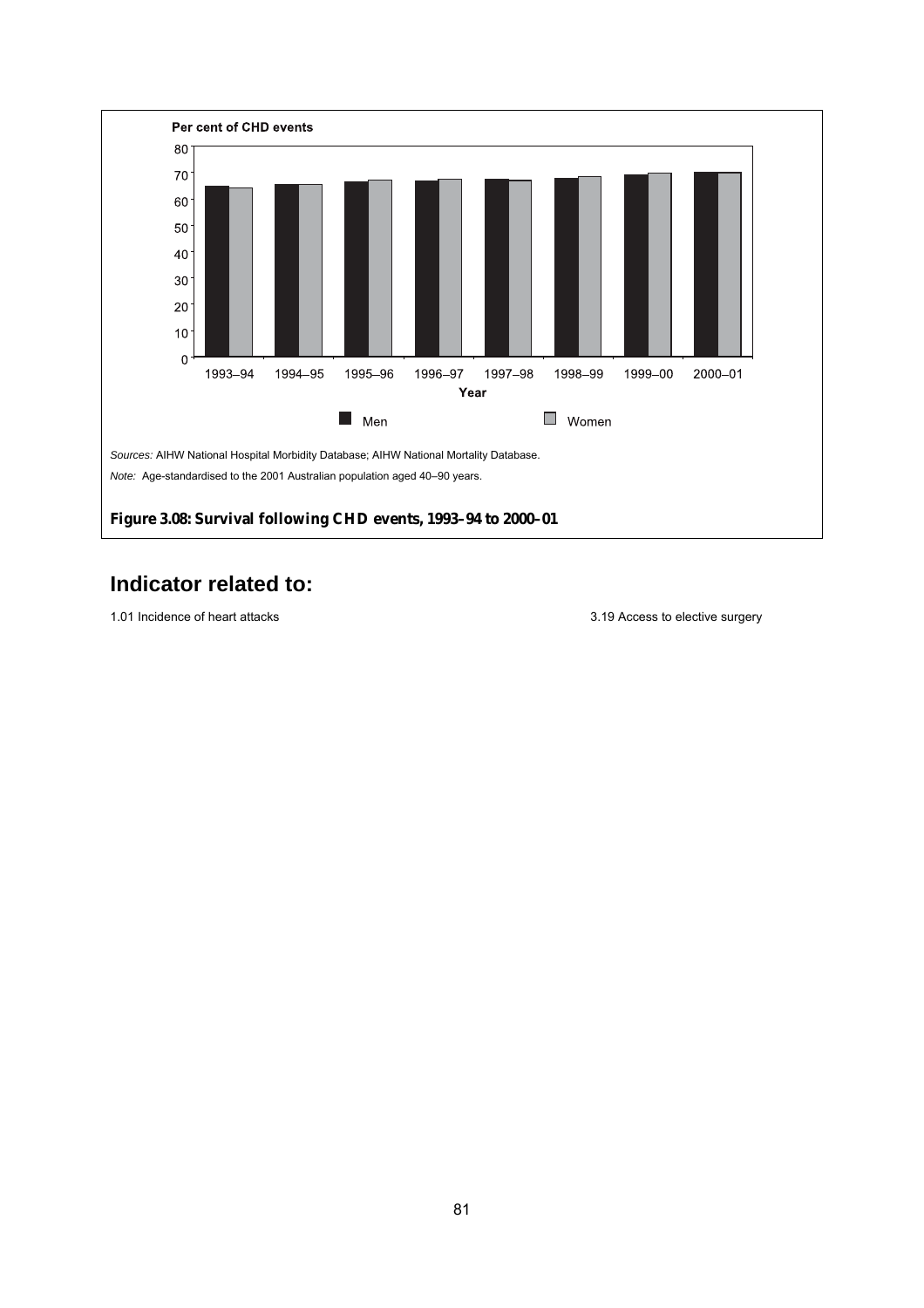## **Indicator 3.09 Cancer survival**

#### **Indicator definition**

| Description: | Five-year relative survival proportions for people diagnosed with cancer.                                                            |
|--------------|--------------------------------------------------------------------------------------------------------------------------------------|
| Numerator:   | Number of people diagnosed with cancer who survived for five years after<br>diagnosis.                                               |
|              | <b>Denominator:</b> Number of similar people in the general population who survived for the<br>same period in the absence of cancer. |
|              | <b>Presentation:</b> Five-year relative survival proportions.                                                                        |

#### **Rationale and evidence**

Survival after diagnosis of cancer is an important measure in assessing the broad impacts of prevention and early detection methods such as screening and treatment. Relative survival is the ratio between what actually happens to a group of people with cancer and what would normally have happened to them in the absence of cancer. Thus, for example, a relative survival of 100% indicates that the disease has made no difference to survival of the group over a given period. A survival rate of less than 100% indicates that cancer did reduce survival compared to the population without cancer.

- From 1982–1986 to 1992–1997, the five-year relative survival rates for both males and females have increased. For all cancers, the five-year relative survival rate for males increased from 44% in 1982–1986 to 57% in 1992–1997. For females the increase was from 55% to 63%.
- Females have higher five-year relative survival rates from all cancers than males.
- Five-year relative survival was highest for those aged 20–29 years, and decreased with age for those aged 30 years and over (AIHW & AACR 2001).
- In 1987–1991 Australia had the second highest five-year relative survival rate of all cancers compared with European countries and the United States for both males and females. The United States had the highest relative survival for 1987–1991 (AIHW & AACR 2001).
- Five-year relative survival was lowest for males and females living in remote centres (49.7% and 53.4%, respectively). This was statistically significantly lower than for males and females living in rural and metropolitan areas (AIHW & AACR 2003).
- Across all geographic areas, five-year survival was highest for those aged 20–29 years and decreased with age for those aged 30 years and over (AIHW & AACR 2003).
- With regard to socioeconomic status, five-year relative survival was highest for those in quintile 5 (the least disadvantaged) (61.4% for males and 62.2% for females), which was statistically significantly higher than for those in quintiles 1-4 (the most disadvantaged) (AIHW & AACR 2003).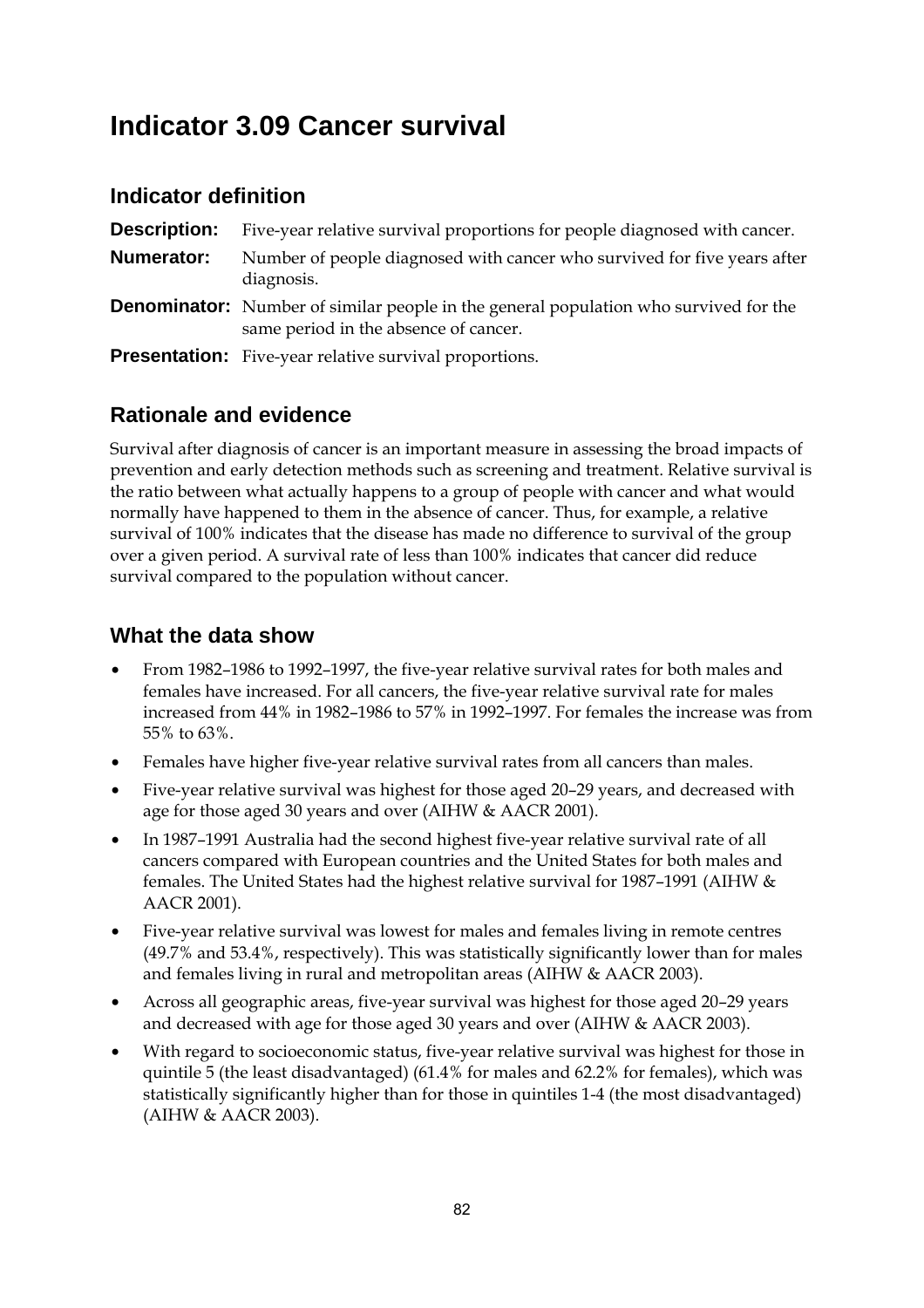

1.02 Incidence of cancer 3.03 Cervical screening

3.04 Breast cancer screening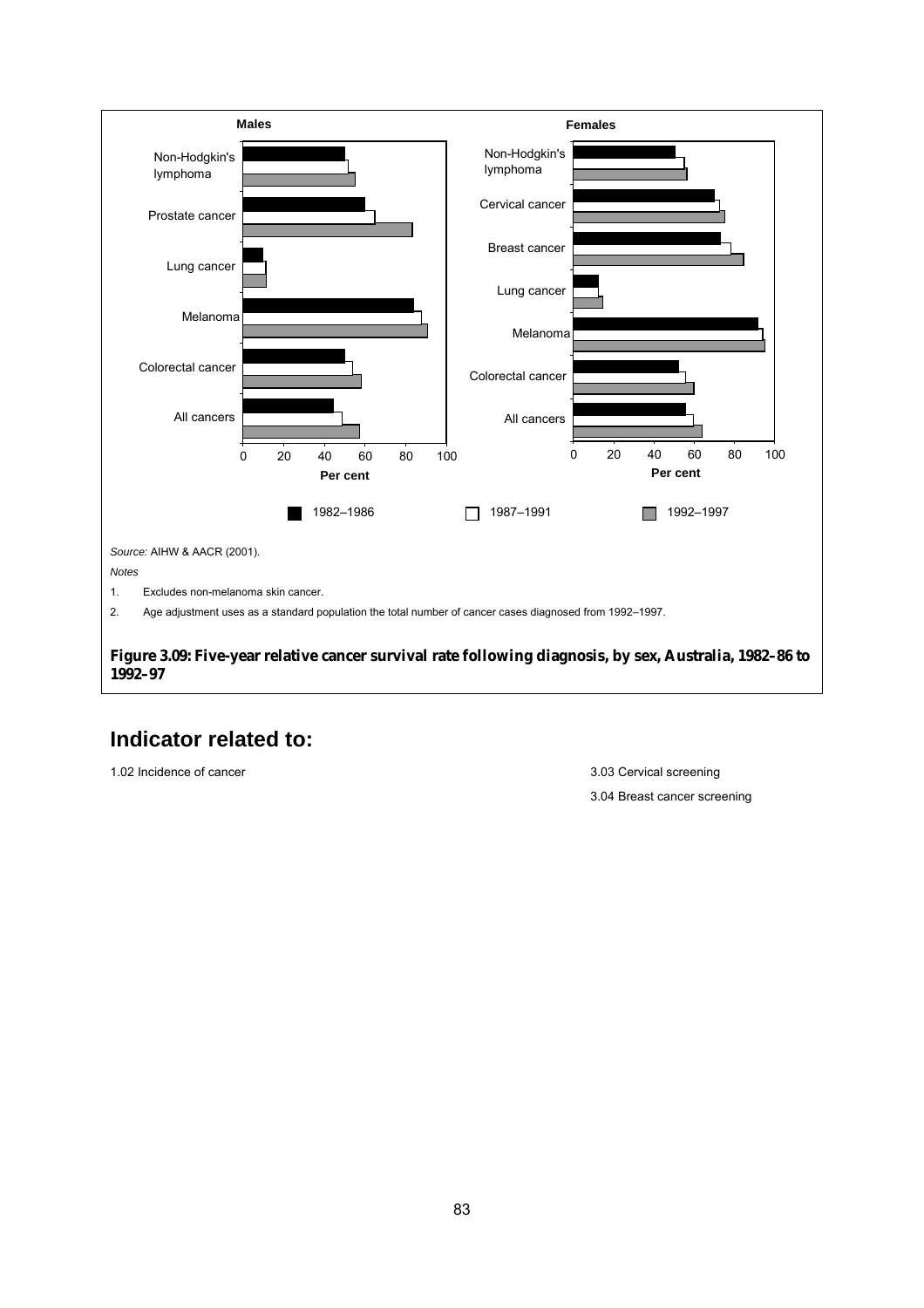# **Indicator 3.10 Appropriate use of antibiotics**

#### **Indicator definition**

| <b>Description:</b> | Number of prescriptions for oral antibiotics ordered by general<br>practitioners (GPs) for the treatment of upper respiratory tract infections. |
|---------------------|-------------------------------------------------------------------------------------------------------------------------------------------------|
| Numerator:          | Number of patient encounters where commonly used antibiotics are<br>prescribed by GPs for URTI problems.                                        |
|                     | <b>Denominator:</b> Number of patient encounters for URTI by GPs.                                                                               |
|                     | <b>Presentation:</b> Prescribing rate per 100 encounters for URTI.                                                                              |

## **Rationale and evidence**

URTIs without complications are most often caused by viruses. Antibiotics have no efficacy in the treatment of viral infections, but are still frequently prescribed when they occur. Overuse of antibiotics increases antibiotic resistance in the general population. A decline in the prescribing rate of antibiotics for URTI may be an indication of the more appropriate management of viral infections.

Data from the Pharmaceutical Benefits Scheme (PBS) were not used for this indicator because they do not include information on diagnosis or on medications that fall below the subsidy threshold or on private prescriptions. Data on prescriptions written by doctors was obtained from the BEACH survey of GPs (AIHW: Britt et al. 2002). Prescribing by GPs is somewhat higher than the prescriptions actually filled by the pharmacist.

- The prescribing rate of antibiotics for URTI problems declined from 42.1 per 100 URTI problems in 1998–99 to 33.1 per 100 problems in 2001–02. The decline was significant for cephalosporins and broad-spectrum penicillin (Figure 3.10(a)).
- Where antibiotics are necessary for the management of some URTIs, narrow spectrum penicillins are recommended. These include amoxycillin, amoxycillin+clavulanate, and phenoxymethylpenicillin (Therapeutic Guidelines Ltd 2000). Between 1999 and 2001, the relative prescribing of these antibiotics (as a percentage of antibiotic prescribing for URTIs) increased (National Prescribing Service Limited 2003). This suggests a move towards the more appropriate management of URTIs.
- URTI was the second most common problem managed with antibiotics (14.4 per 100 antibiotic encounters), after acute bronchitis (15.3 per 100 antibiotic encounters). Between 1998–99 and 2001–02, there was no significant change in the management rate of URTI (problems per 100 encounters) (AIHW: Britt et al. 2002:110, 112).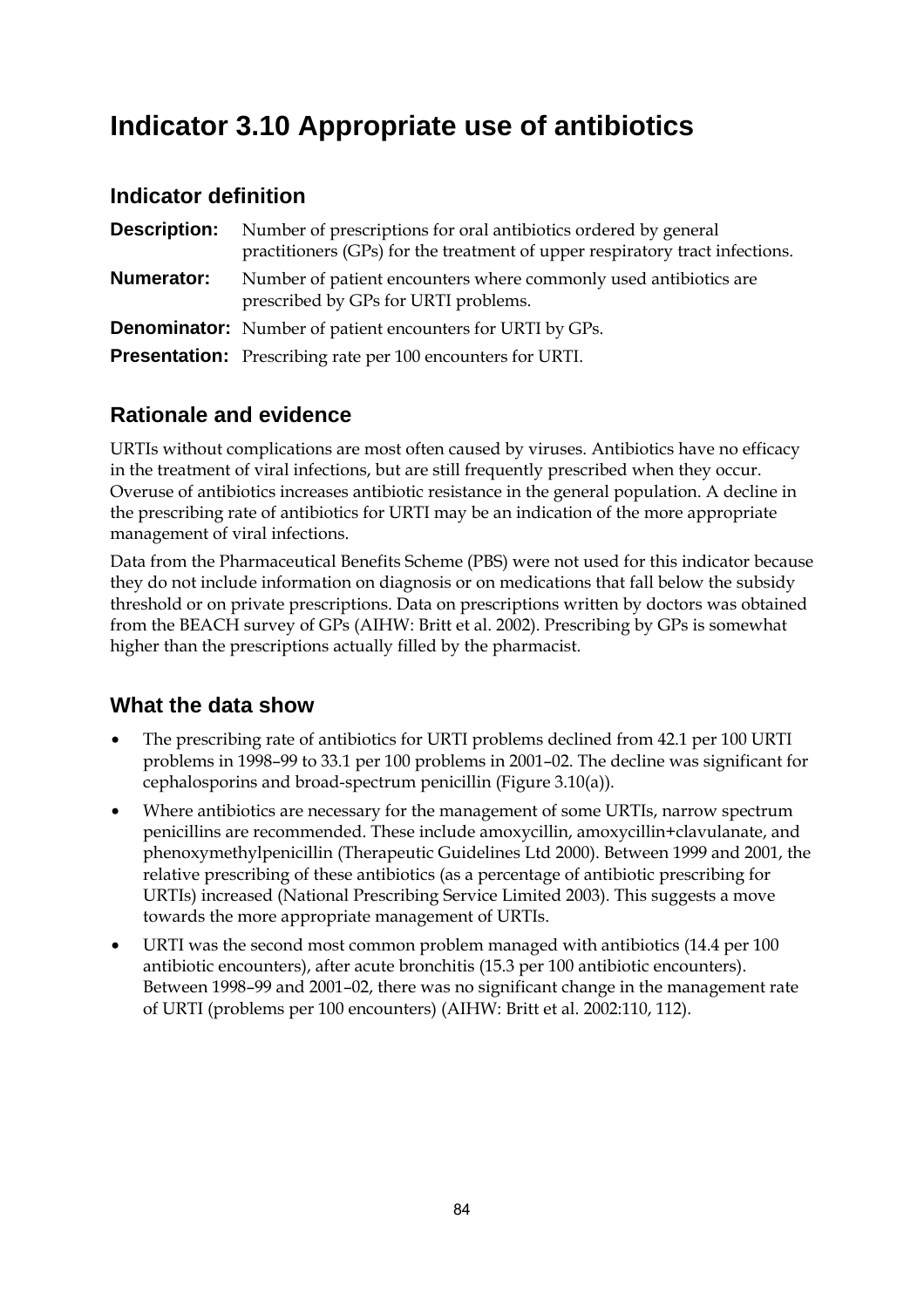

 3.07 Potentially preventable hospitalisations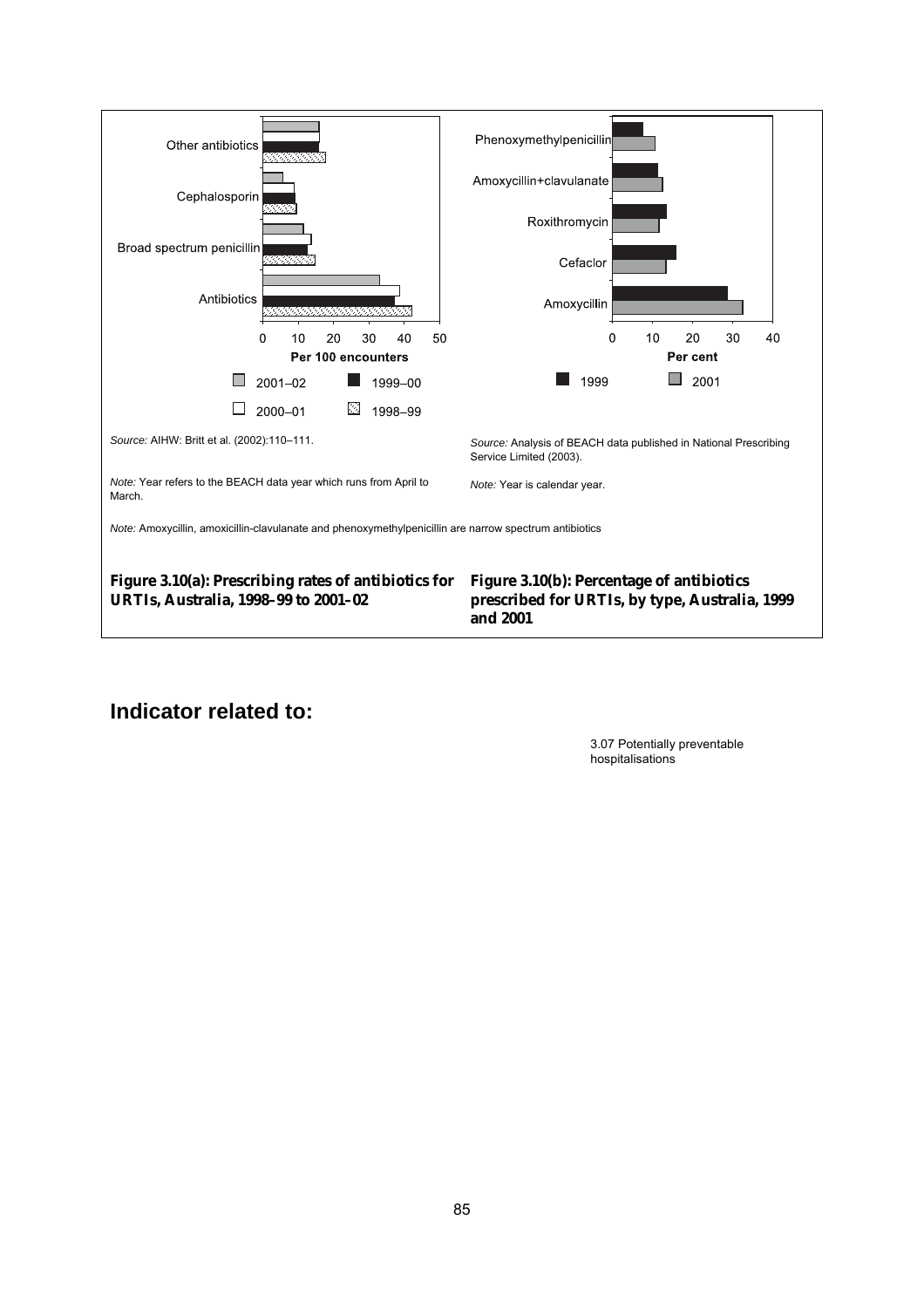## **Indicator 3.11 Management of diabetes**

#### **Indicator definition**

**Description:** Proportion of people with diabetes mellitus who have received an annual cycle of care within general practice. **Numerator:** Number of people with diabetes mellitus who have received an annual cycle of care in 2002 within PIP general practices. **Denominator:** Estimated number of people with diabetes mellitus managed within PIP general practices in 2002. **Presentation:** Proportion of people with diabetes mellitus who have received an annual cycle of care in 2002 within PIP general practices.

## **Rationale and evidence**

This indicator is intended to measure the extent to which GPs are able to provide continuity or coordination of care for the prevention and management of diabetes mellitus, an example of a chronic condition. However, there are no accurate counts of the number of people in Australia who know they have diabetes or who have had appropriate management of the condition within general practice. For example, the estimate of those who knew they had diabetes as a long-term condition, from the ABS 2001 National Health Survey, was 554,200 (533,000 were aged 25 years or older). The estimate from the AusDiab survey conducted in 2000 was 878,000 (aged 25 years or older), and included those who knew they had diabetes (439,000) and those who didn't know until they participated in the survey (439,000) (AIHW analysis of The Australian Diabetes, Obesity and Lifestyle Study (AusDiab) database). For this reason, the indicator reported here is based on data from general practices participating in the Practice Incentives Program (PIP). PIP practices covered 78.2% of patients in general practice in 2002.

The numerator is estimated as the standardised Whole-Patient Equivalents (SWPEs) (see Appendix 3 for definition of SWPE) receiving an annual cycle of care for diabetes in 2002 at PIP practices. The diabetes annual cycle of care represents appropriate diabetes care in accordance with the RACGP and Diabetes Australia guidelines. For further information and information about the calculation of the denominator, see Appendix 3.

- There were an estimated 744,975 people (SWPEs) with known diabetes mellitus whose condition was managed by PIP practices during 2002. Of these people, 18.2% (135,943 SWPEs) received an annual cycle of care for diabetes.
- A vast majority (98.3%, 133,671) of the people who received a cycle of care for diabetes in 2002 were from practices that participated in the diabetes management initiative.
- Large rural areas had the highest proportion of people who had received an annual cycle of care (20.1%), closely followed by other metropolitan areas (19.5%). The proportion was lowest for remote centres (9.3%).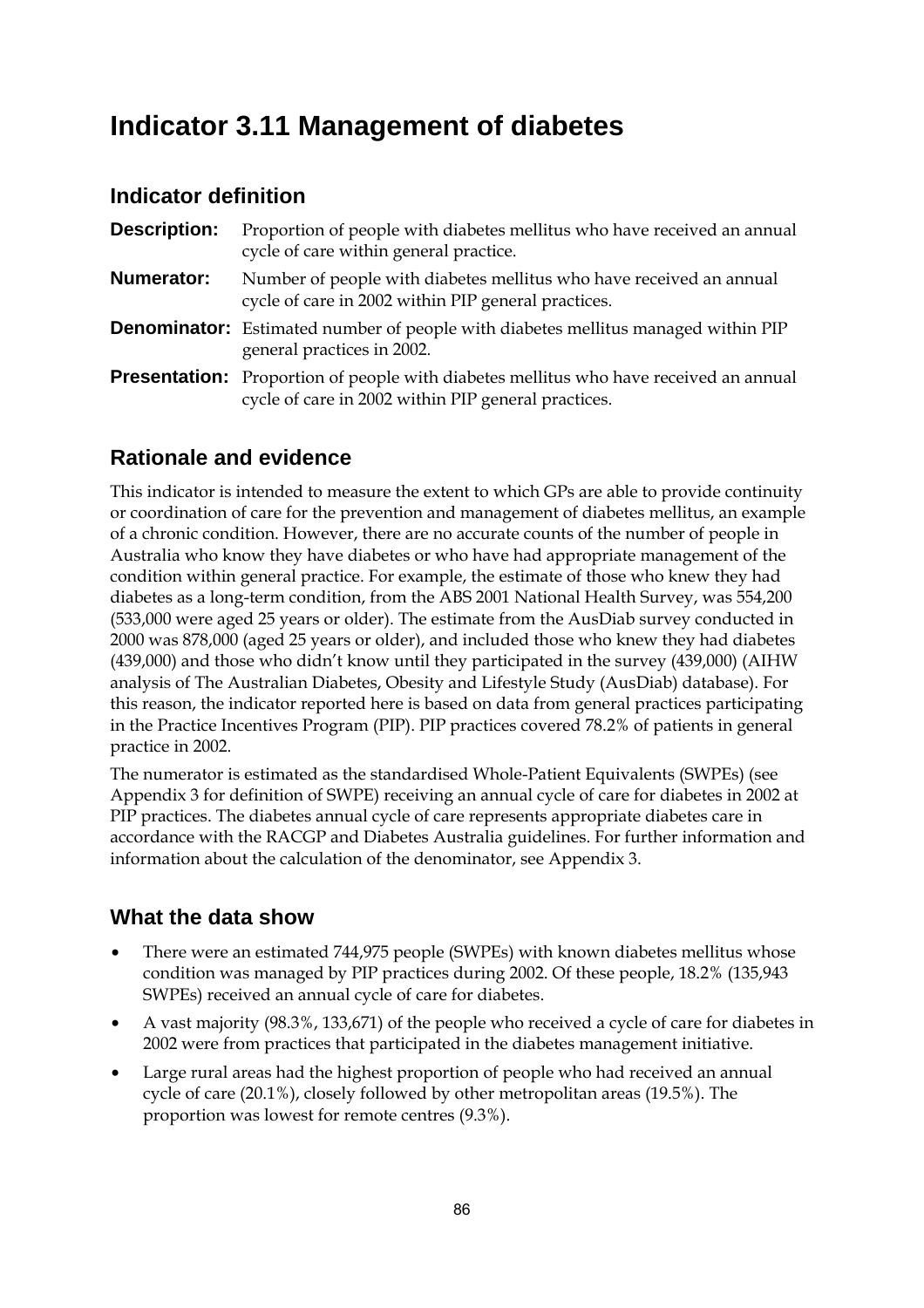• By May 2003, there were 4,593 practices participating in PIP, and 87% of those had signed-on for the diabetes management initiative. This was an increase from 67% in November 2001.



#### **Indicator related to:**

 3.07 Potentially preventable hospitalisations

3.22 Enhanced Primary Care services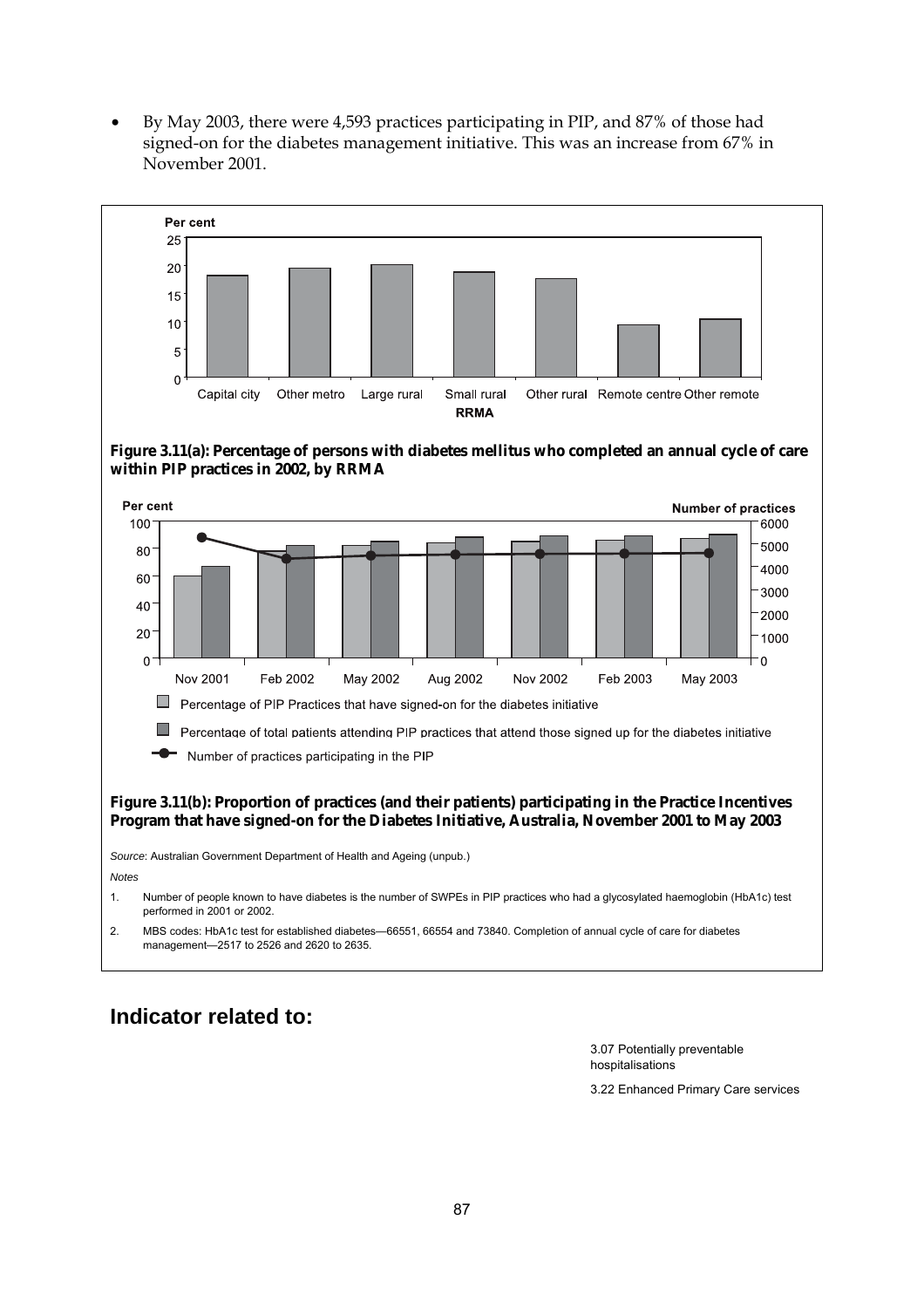## **Indicator 3.12 Delivery by caesarean section**

#### **Indicator definition**

| <b>Description:</b> Caesarean sections as a proportion of all confinements by hospital status. |
|------------------------------------------------------------------------------------------------|
| <b>Numerator:</b> Confinements where birth is by caesarean section.                            |
| <b>Denominator:</b> Total number of hospital confinements of all women aged 15-49.             |
| <b>Presentation:</b> Percentage of hospital confinements resulting in caesarean section.       |

## **Rationale and evidence**

Caesarean section is one of the most common surgical procedures in Australia. Decisions to deliver by caesarean can be made before the onset of labour (elective caesarean) or after the onset of labour (emergency caesarean). Delivery by caesarean section is appropriate in a range of circumstances related to the clinical characteristics of patients, including failure to progress in labour, advanced maternal age, first births compared with second births, previous caesarean section, multiple pregnancy, breech presentation and low birthweight. However, studies across the world have shown that other factors are important contributors to variation, including the practice patterns of individual doctors and other non-clinical factors such as health insurance status, hospital characteristics and exercise of patient choice. Of the 21 OECD countries that reported caesarean section for 1999, Italy had the highest percentage (32.4%) while the Netherlands had the lowest (11.3%). The median was Iceland (17.3%). Six countries were below 15% (OECD 2002).

- In 2000, the year for which the latest national data is available, 23.1% of hospital confinements in Australia involved delivery by caesarean section. This rate has increased over the last decade from 17.5% in 1990.
- Caesarean section rates have increased in both public and private hospitals. Factors contributing to increased rates include an increase in maternal age, higher level of health insurance, greater access to private hospitals and exercise of patient's choice, and changes in practice responding to the medical indemnity crisis (AIHW NPSU 2003).
- Caesarean section rates are higher for older mothers. Whilst women are tending to have babies at older ages, this only partially accounts for increases in the overall rate. There have been significant increases in rates for each age group.
- Caesarean section rates are higher for private patients than public patients. In 1999, 34.5% of confinements of private patients involved delivery by caesarean section. Rates are also higher for women who are treated as private patients in public hospitals.
- Increasing use of caesarean section has been observed in all reporting OECD countries, except the United States of America. In 1999, Australia's rate of 21.7% caesarean sections of all live births was 25% higher than the OECD median and the fourth highest of the 21 OECD countries that reported that year (OECD 2002).